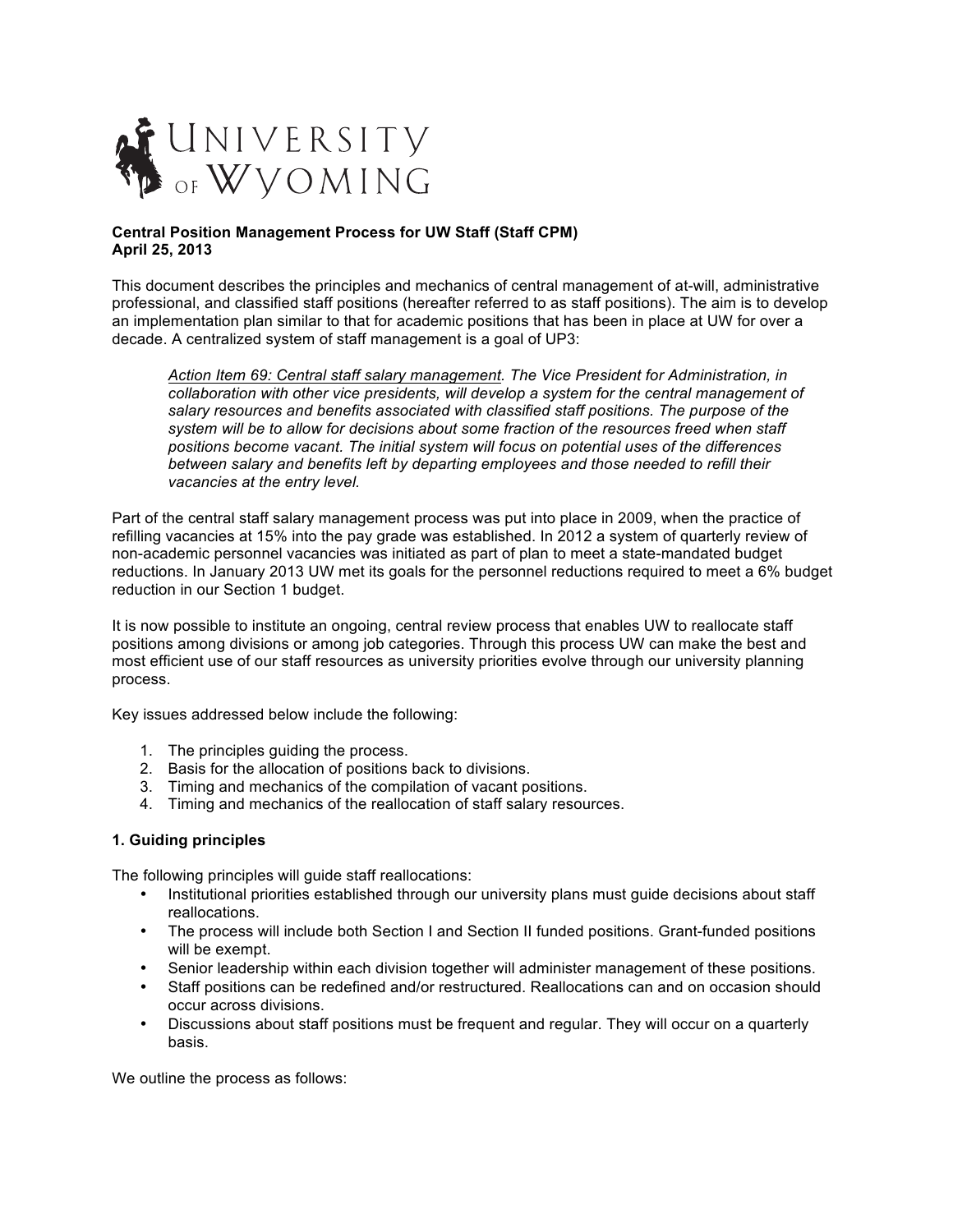# **2. Basis for the reallocation of positions to divisions**

The key questions driving staff position allocation should be the following:

- What functions most need to be fulfilled?
- What funding is available?

The question of which positions need to be filled isn't one of these questions, because it's subsidiary to the question about functions. Divisions should identify their staffing priorities based on the first question and on their staffing plans. Current division staffing plans were prepared in 2012, and include an analysis of the core mission and function of each division and how staff can be best and most efficiently arrayed to accomplish their essential functions. The plans (3-5 pages) include the following:

- A brief description of their core mission and essential functions.
- A description of the critical staff services needed to support these functions.
- A description of how division staff might be restructured to provide critical services with fewer staff, such as consolidation, reorganization, centralizing certain staff, etc. Possible reorganizations could include those that cross divisions. Plans might also include ways to migrate staff to non-Section 1 funding sources.
- Identification of non-essential staff functions that could be eliminated.

Each division should review its staff management plans annually, updating the mission and functions and reviewing how staff best support those goals and functions. Divisions can bring forward proposals for staff reallocation to quarterly staff CPM meetings based upon priorities outlined in these plans.

## **3. Timing and mechanics of the compilation of vacant positions**

When a staff position becomes vacant, Human Resources will include it in a list of vacant positions, updated weekly. The Vice President for Administration and Finance will forward these lists to the vice presidents. Money associated with the positions that are vacated will be retained by the unit until the next quarterly meeting, and may be used to cover the duties associated with the vacated position.

The money associated with vacant positions becomes the "pool" of funds that will be reallocated at the quarterly meeting. The vice presidents will prioritize the position requests from their division in advance of each quarterly meeting, and submit this information to the Vice President for Administration and Finance. The information should include:

- 1. The ranked list of position requests, including any requests to eliminate, refill, or redefine vacated positions within their divisions; any requests for new positions in their divisions, and any requests for new or refilled positions in other divisions.
- 2. For redefined or reallocated positions, information on the proposed job title, pay grade, and salary.
- 3. For redefined or reallocated positions, information on how the request responds to institutional priorities.
- 4. Vice Presidents may authorize vacated positions to be filled on an exigency basis. They should use the Position Request Form to communicate their decision to HR, IT, the budget office, and other offices charged with tracking the information. Divisions that make liberal use of exigency hiring should not expect to be allocated staff resources contributed from other divisions.

### **4. Timing and mechanics of the reallocation of at-will and classified staff salary resources**.

At quarterly meetings, the vice presidents will meet to reallocate the pool created by vacant positions. These meetings will be held on or around October 1, January 1, April 1, and July 1. Prior to each meeting the Vice President for Administration and Finance will circulate the list of vacant positions, the total amount of salary funds contributed by each department from the vacancies within their division, and the prioritized list of position requests provided by each vice president. The provost will chair the meetings.